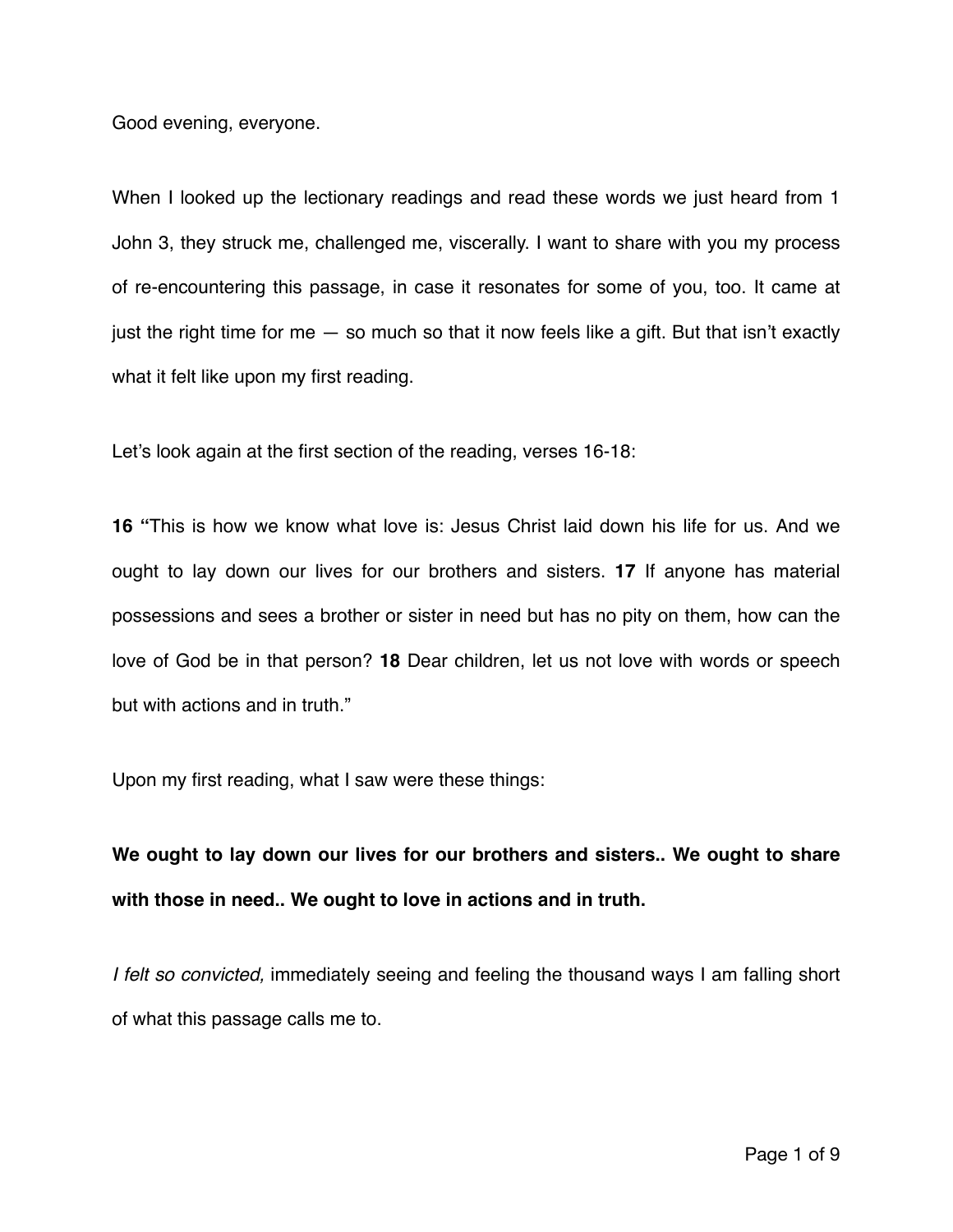While, thank God, most of us have not yet been in a situation of needing to decide whether or not to physically take a bullet for someone, or jump in front of a wild animal, or anything like that… The message of this passage, to lay down our lives for our brothers and sisters// — who I interpret to mean any other child of God, or person made in the image of God, which is every person  $-$  // obviously extends beyond the giving of our physical lives in one, dramatic moment … though for some it may come to that. There are many ways that we lay down our lives for each other. The passage even goes on to, basically, name one: if you have anything at all to share, share with those who are in need. *Love is action*.

This applies to all of us here. There are clearly *so* very many people in our world today in need, in *great* need. That is why the passage makes me feel convicted.

For many of us, we are absolutely inundated with awareness of need… Even my Instagram feed, along with the news, documentaries in the mediathek, books, friends… all inform me of large-scale suffering being experienced by different people around the globe: people who are starving, who are victims of all kinds of violence and oppression, who are being impacted by climate change and... the list goes on and on. This is not even to mention our own immediate surroundings: the person on the street asking for money, those in our lives whom we know are suffering from sickness, from financial struggles, from mental illness.

I am just going to come out and say it: sometimes it feels like TOO MUCH to bear.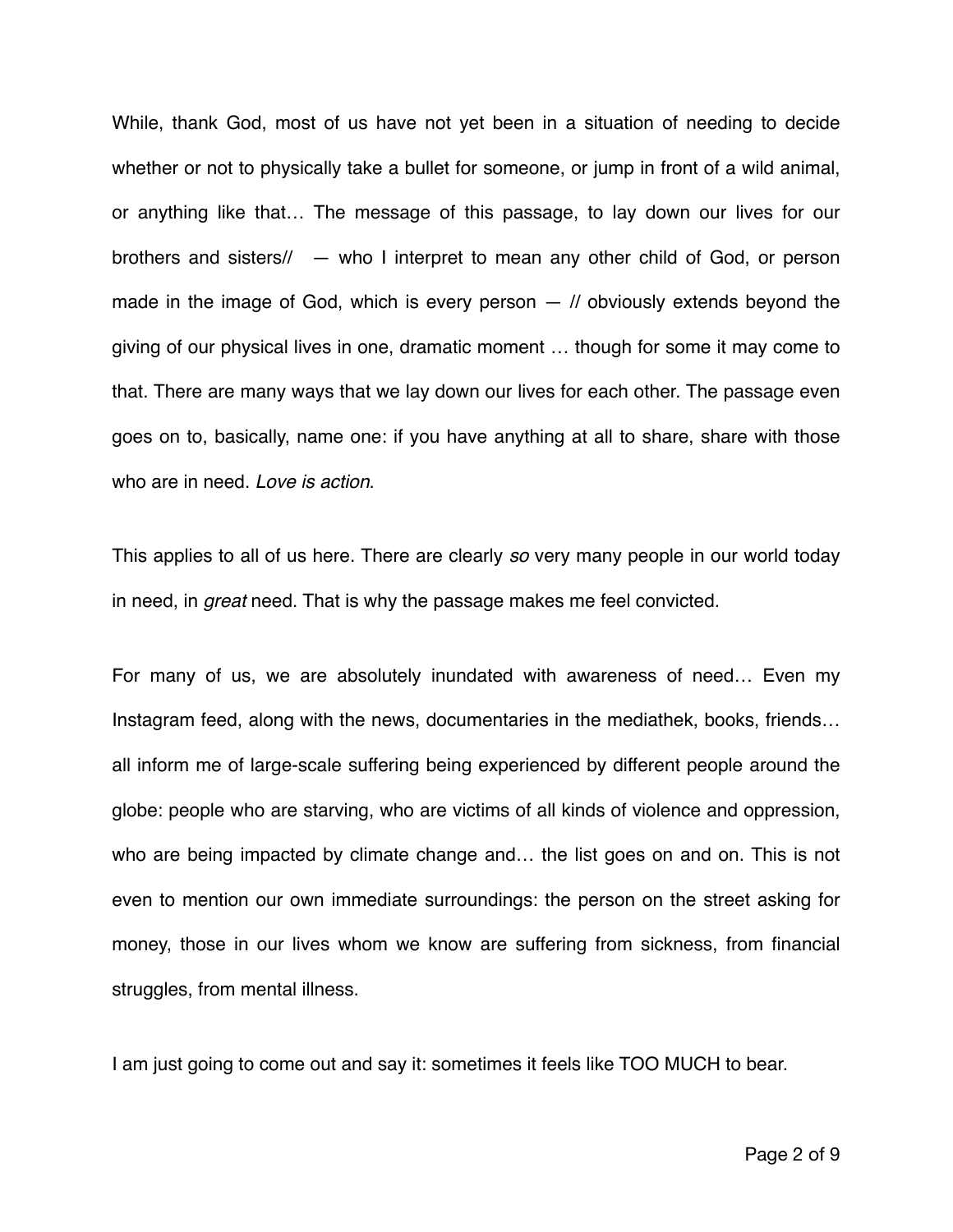I have used the term 'compassion fatigue' before here, in a prayer request. It is a phenomenon that has been studied in connection to the study of trauma. It can be linked with burnout and Wikipedia defines it as "a condition characterized by *emotional and physical exhaustion* leading to a *diminished ability to empathize or feel compassion* for others, often described as the *negative cost of caring*."

While it is something that people in helping professions – such as therapists, doctors, others who work with people who are victims of trauma and disaster, etc. are particularly susceptible to…

I think that in our extremely globalized world, *particularly* after a year of a pandemic that has touched everyone's lives near and far, if you are an empathetic, caring, even somewhat tuned-in person… you might have felt 'compassion fatigue' at one point or another lately.

Even in pre-pandemic times, spiritual writer and priest, John O'Donahue, wrote, "There is a huge crisis of compassion in contemporary society. This crisis has nothing to do with our inability to feel sympathy for others. It has more to do with the *numbing* of our compassion through our image exposure to so many of the horrors that are happening around the world. We feel *overwhelmed* and then *hopeless*. It is important to remember that a proportion of our numbness is convenient. We avoid the harrowing images or allow ourselves to be immediately overwhelmed. Most of us continue our privileged lives within our complacent cocoons ... When we succumb to indifference, we blaspheme against the gifts that we could never earn that have been so generously given to us."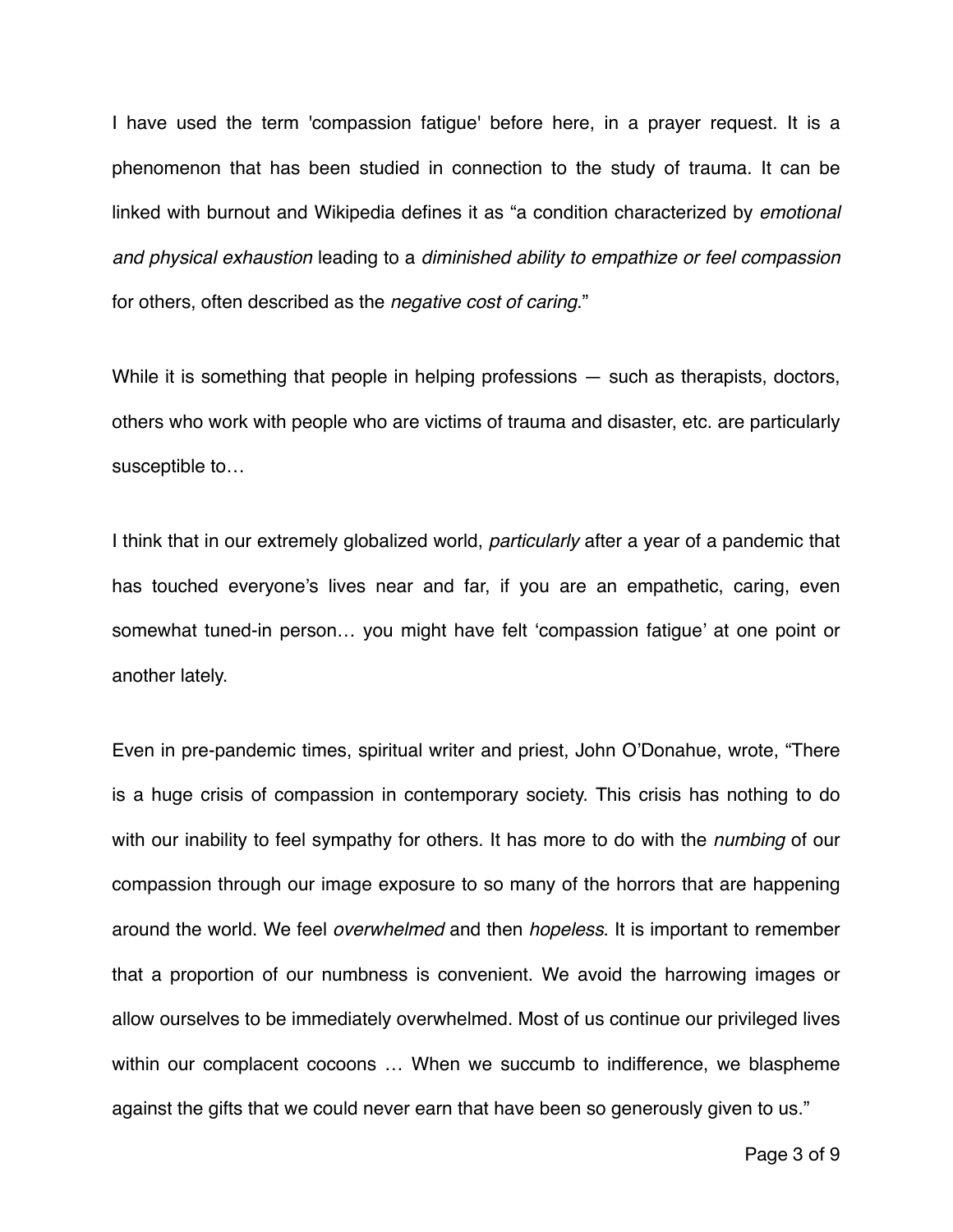Sadly, I see myself, at times, in this description by John O'Donohue. I want to change this, but at times, feel at a loss.

Maybe, at points lately you have felt like you are running on fumes: emotionally, financially, even physically in terms of energy… and you wonder how you can possibly find resources within yourself to even HEAR *one more sad thing*. Let alone, actually do something to help.

Or maybe, you've been trying to help where you can: donate to this charity, lend a listening ear to this friend, raise awareness for this issue… but it feels like it doesn't even scratch the surface of the need. It is never enough. You feel guilty for not doing more, to the point where you barely even feel like trying anymore.

I've had nights where the only thing I was willing to watch on TV was comedy. Sometimes I pass a person on the street or scroll past some cause on social media, basically going through a bunch of reasons (or excuses?) in my head, for why I can't help…

1 John 3:17 says, again, **"If anyone has material possessions and sees a brother or sister in need but has no pity on them, how can the love of God be in that person?"**

I *know* that this is speaking to me. I *want* the love of God to be in me… So why is my compassion numb sometimes?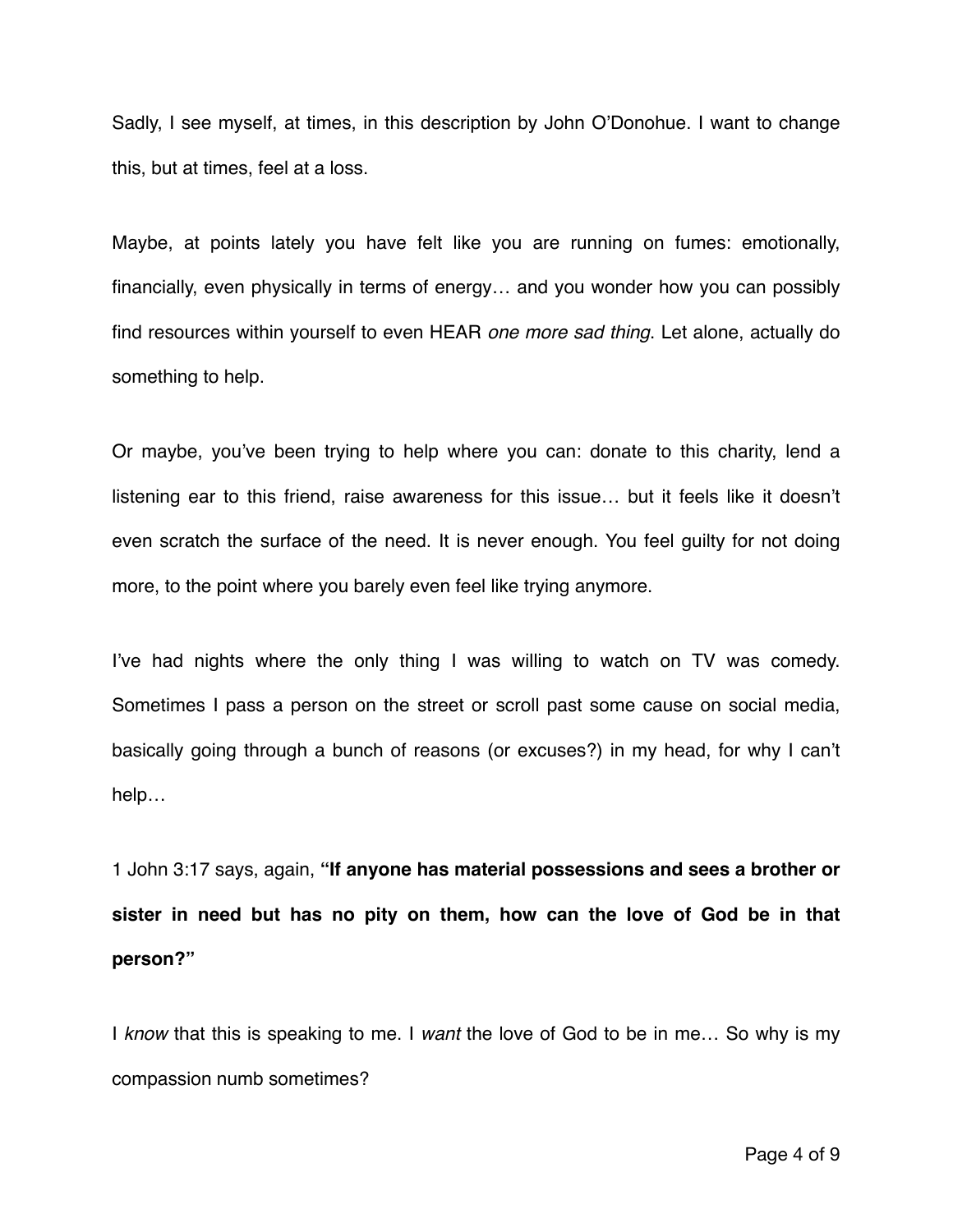Though I know that it's impossible to help every single person, or to fight for every cause, I *pray* to God that — in spite of being overwhelmed or tired myself, in spite of hardly even knowing where to begin, or knowing that I may not do it right, at least not the first time — that I will not become that person with 'no pity,' that I will not become hard of heart.

After the first reading, if I am being honest, and I am tired, the passage might lead me to ask: 'God, if I can barely find the resources within myself to *learn* about what that brother or sister is going through, how could I possibly bring myself to 'lay down my life' for him or her?'

If I were to stop after that first reading, I might walk away from this passage feeling sad, weary, full of self-loathing.

## **BUT … and this is a big BUT**

That is when it is time to go back and read it again. It is as if the passage anticipated where my thoughts might go.

Because not *only* does this passage give us instruction, or a *call*, it ALSO gives us *resources*…

In a first reading, I might forget to put those first verses together with the verses that come right after them. EXACTLY the feelings I was describing, from my first reading, are addressed.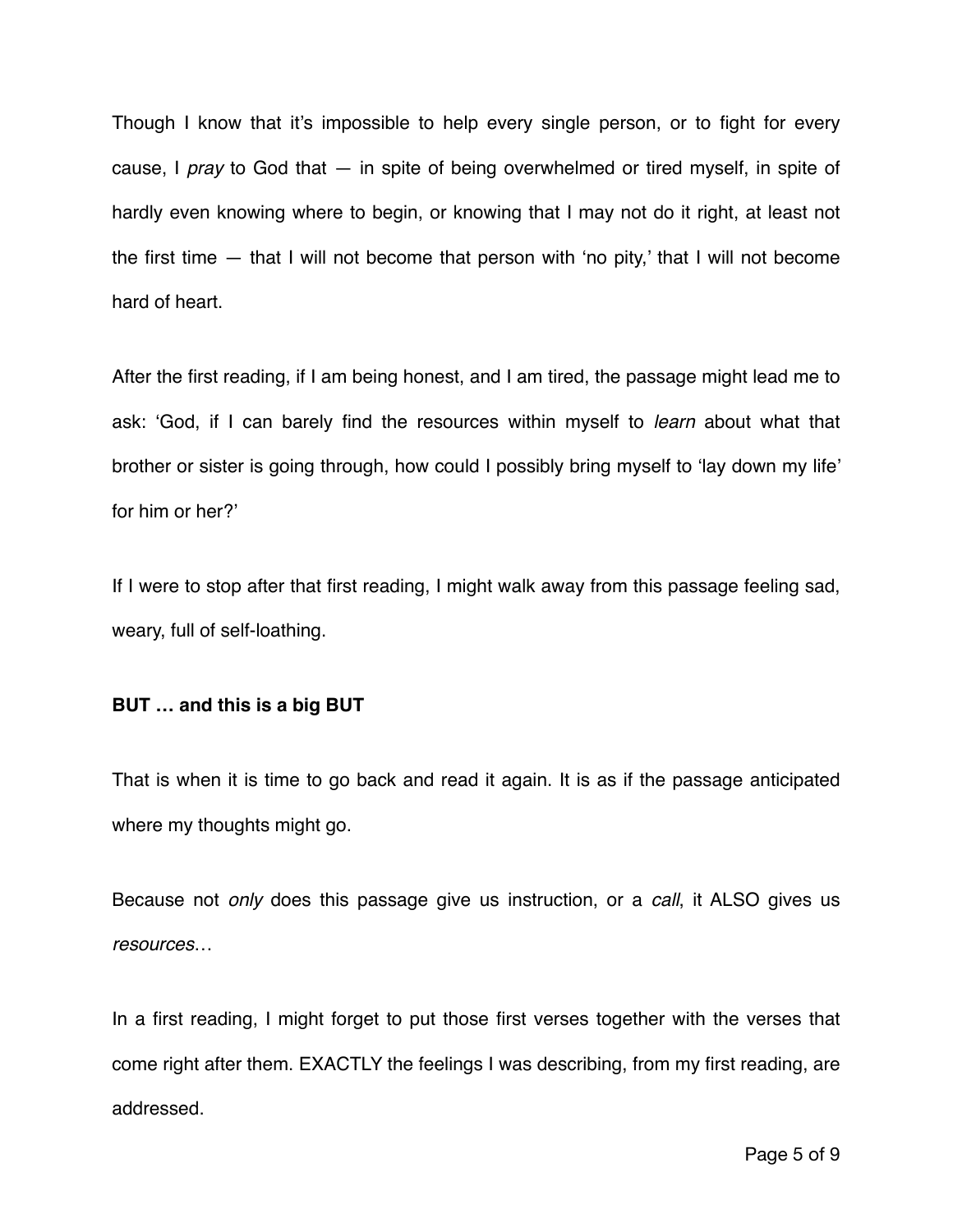Starting with verse 19, the passage goes on to say:

**19 "This is how we know that we belong to the truth and how we set our hearts at rest** in his presence: **20** If our hearts condemn us, we know that God is greater than our hearts, and he knows everything.

**21** Dear friends, if our hearts do not condemn us, we have confidence before God **22** and receive from him anything we ask, because we keep his commands and do what pleases him. **23** And this is his command: to believe in the name of his Son, Jesus Christ, and to love one another as he commanded us. **24** The one who keeps God's commands lives in him, and he in them. And this is how we know that he lives in us: We know it by the Spirit he gave us.

And back up to the top, verse 16 once more:

**16** This is how we know what love is: Jesus Christ laid down his life for us

*So*, before we are asked to lay down our own lives, we are reminded that Jesus laid down his life for us, out of love.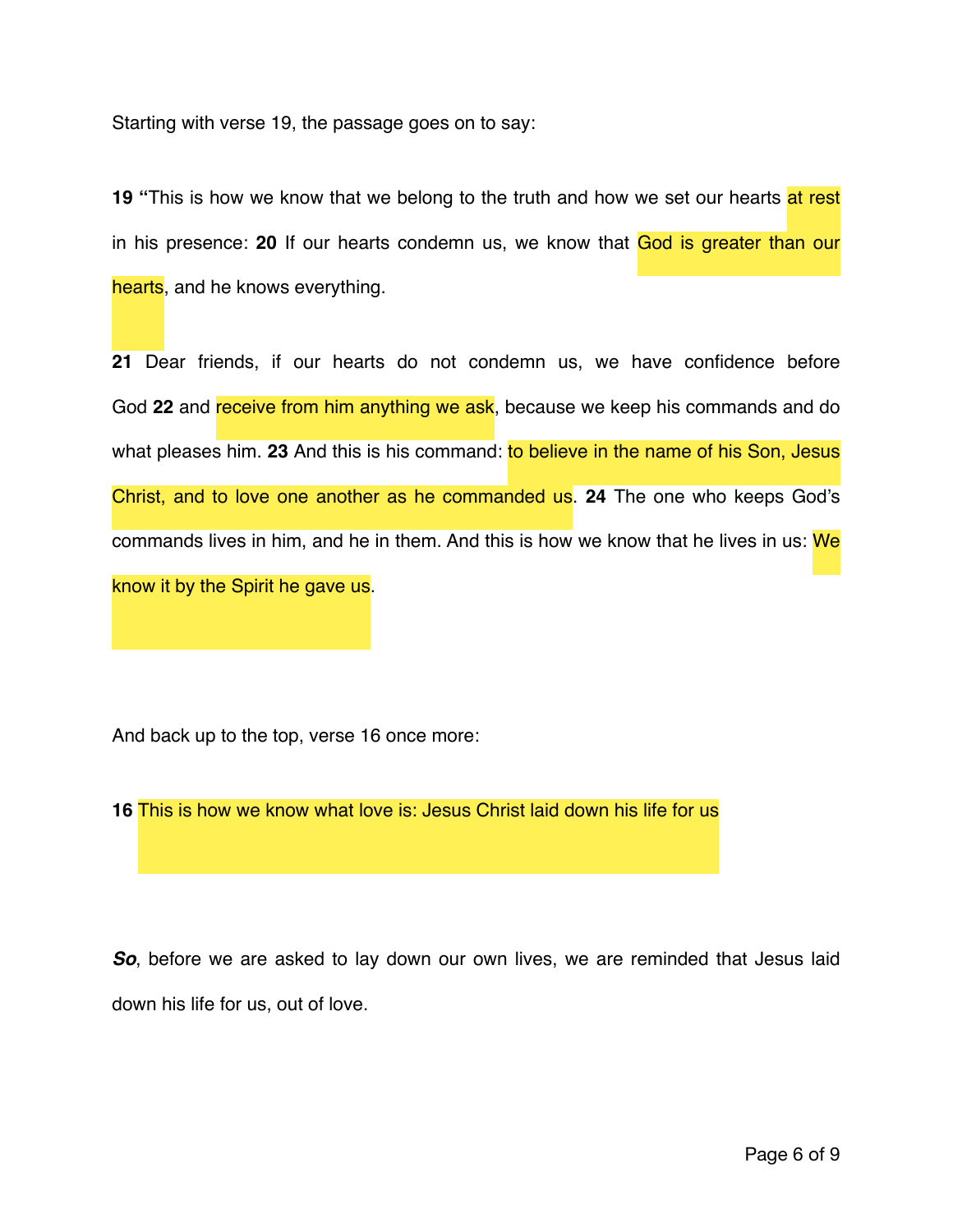We are called to love and to bless, but out of a place of *belovednes*s and *blessedness*. Our hearts may feel weak and even fail us, but **GOD is greater than our hearts**, and God dwells in us.

God has the resources we lack, and we can ask for them. We have been given the Spirit of God to live in us… which moves us to compassion, to generosity.

—-

Henri Nouwen was a priest and spiritual writer who spent the last ten years of his life living and working in a place called L'Arche, where people with and without intellectual disabilities live together in community. In his book, 'Life of the Beloved', Henri Nouwen writes:

"**Self-rejection** is the greatest enemy of the spiritual life because it contradicts the sacred voice that calls us **the 'Beloved.**' Being the Beloved expresses the *core truth* of our existence." ///

The more we come to understand our *belovedness* and the *more we claim our blessedness,* the more capacity we have to love others.

And how do we claim our blessedness?

Nouwen makes two suggestions: through prayer and through cultivating presence.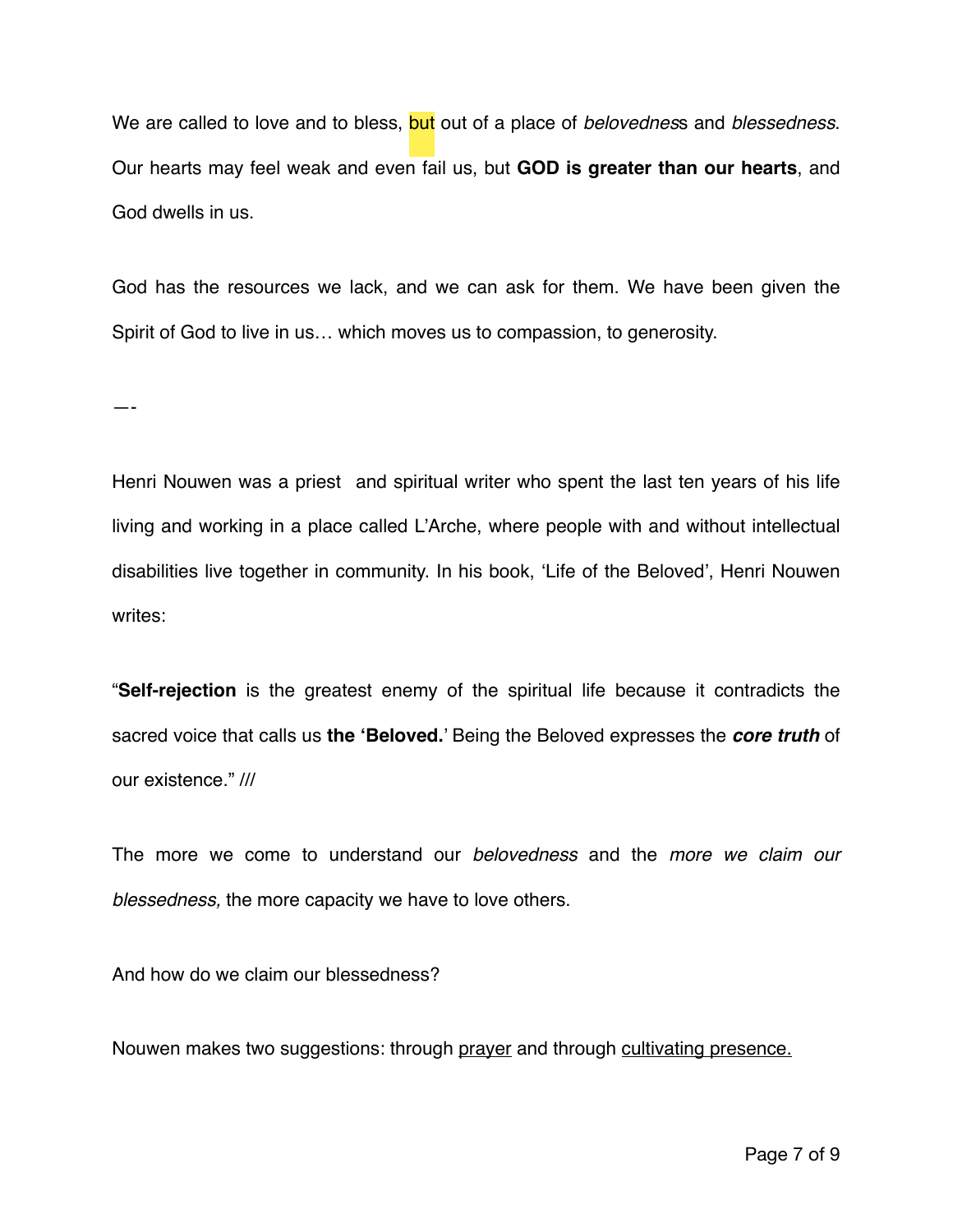On prayer, he writes, "The movement of God's Spirit is very gentle, very soft — and hidden. It does not seek attention. But that movement is also very persistent, strong and deep. It changes our hearts radically. **The faithful discipline of prayer reveals to you that you are the blessed one and gives you the power to bless others**."

And on cultivating presence, he writes: **"The problem of modern living is that we are too busy — looking for affirmation in the wrong places? — to notice that we are being blessed."**

The summary is "**It is remarkable how easy it is to bless others, to speak good things to and about them, to call forth their beauty and truth,** *when you yourself are in touch with your own blessedness."*

**—**

When I am tired, when I am overwhelmed, it is so hard to be generous. I can hardly bring myself to give anything at all, much less my very life. I feel like hoarding. I can find myself operating out of a *mindset of scarcity*, thinking that is what I need to survive and thrive.

But this mentality is backwards. A scarcity-mentality is the mindset of the world: I have to protect what is mine, or I will lose. But a Kingdom-mindset is one of *abundance*. Where the world sees a mustard seed, God sees a mighty tree. Nouwen writes, "The